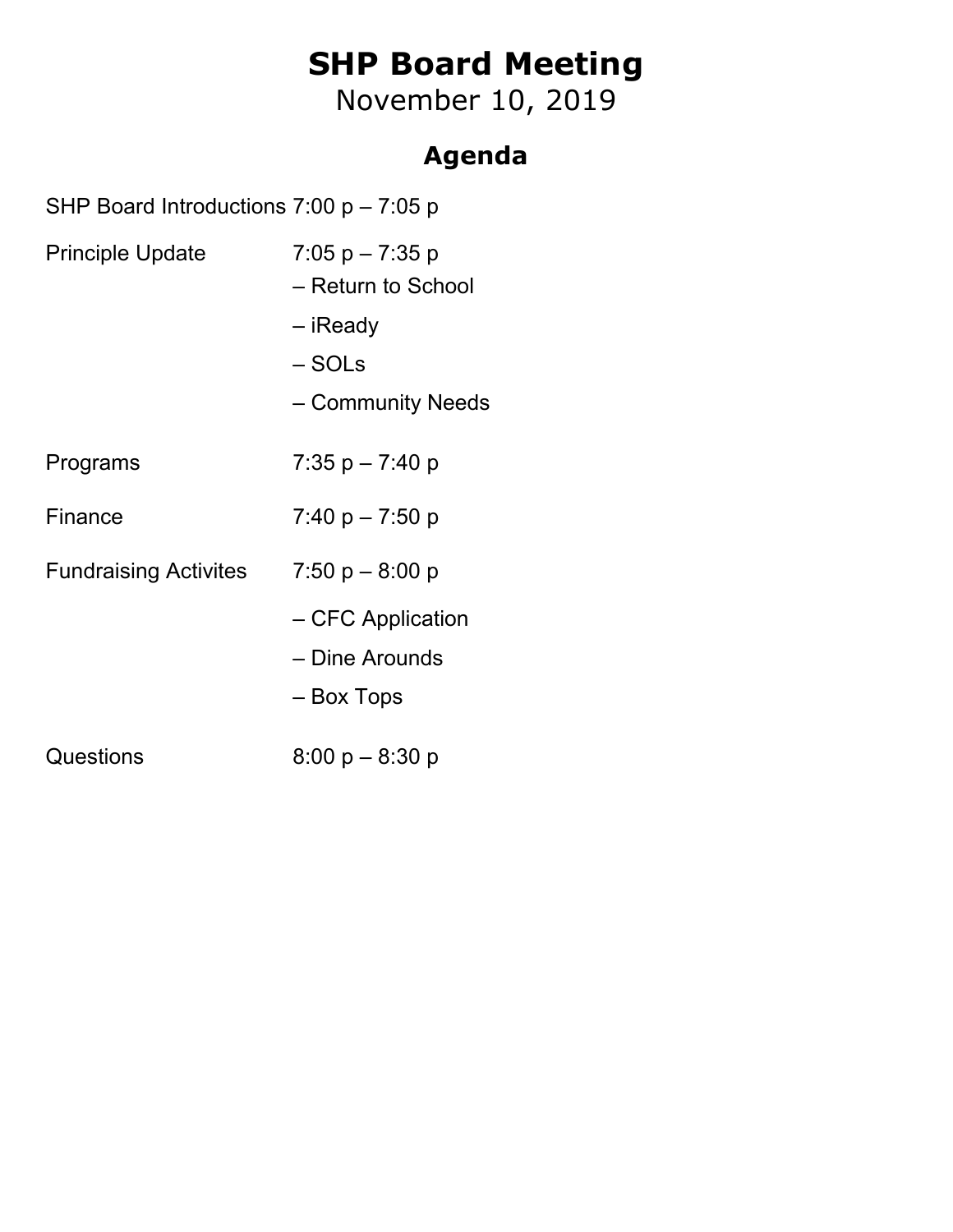## **SHP Board Meeting November 10, 2019 Notes**

#### **Attendees**

Principal Joanne Jackson Jasmine Correy, President Jason Weiss, 2nd Vice President La Toya Jackson-Johnson, Treasurer Rebeca Mason, Secretary

### **Principal's Update**

Return to School

- Meet once a week, Friday mornings
- School Board Meeting-Thursday November 12<sup>th</sup>
- Timeline Pre-k-Kindergarten November
- 12 kids max in the classroom, tape around the table
- Art and Music teachers will be coming into the classroom
- Transportation ready Friday.
- 60% moved back to virtual, from the summer
- -Administration is in the building.
- Kids will be eating lunch in the classroom, Fairfax haven't approved hot lunches
- Board Approved New Computers
- Not All teachers in the building
- Ms. Benny spent hours on master schedule

Community Needs:

-Family needs during this Pandemic (Ms. Muskett)

-Teacher appreciation

-Chess Club-Virtual (waiting to hear back)

-Karate Club

-6<sup>th</sup> grade Function